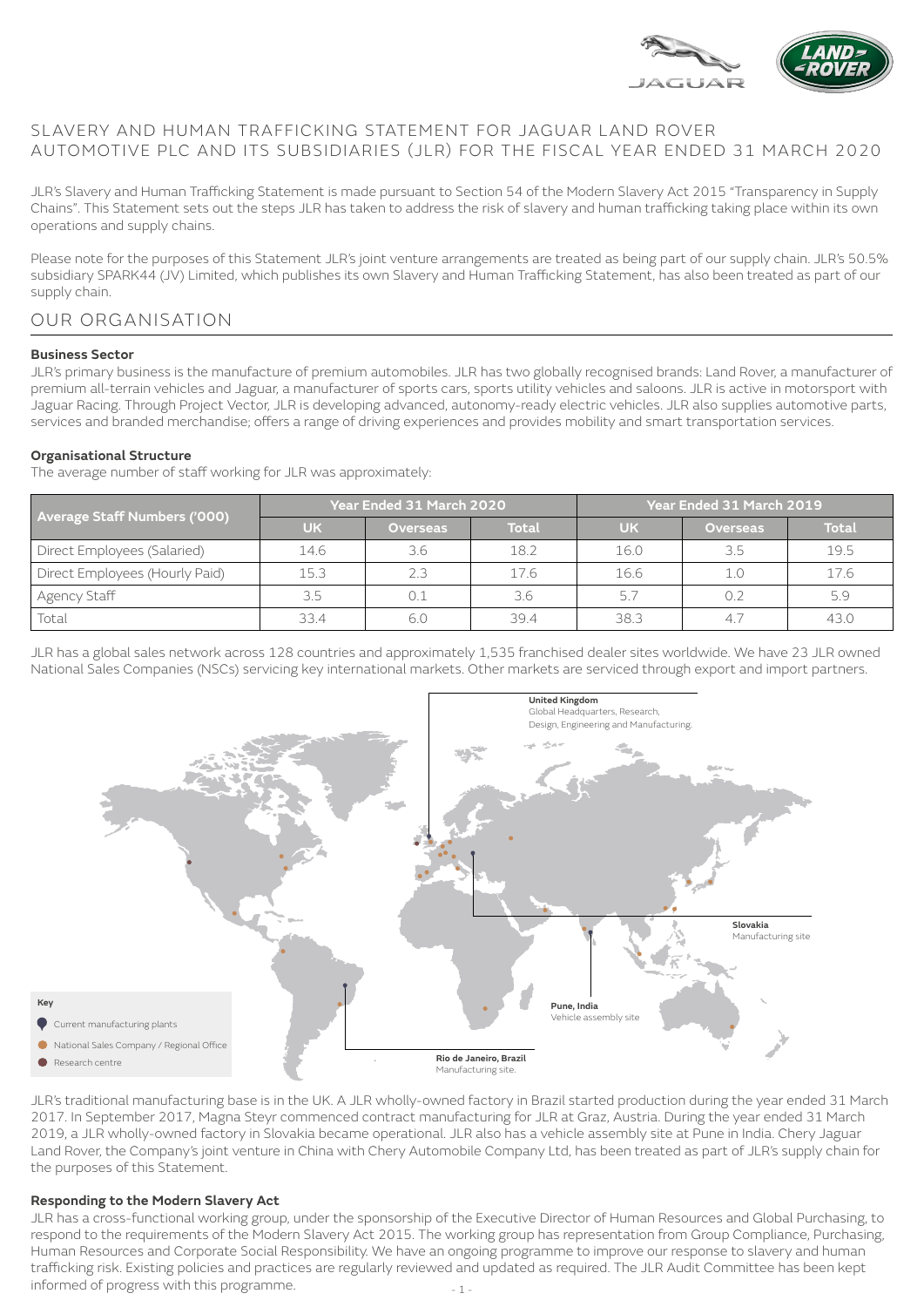# **POLICIES IN RELATION TO SLAVERY AND HUMAN TRAFFICKING**

In light of the Modern Slavery Act 2015, during the year end 31 March 2016 we updated JLR's Corporate Policies to be more explicit about slavery and human trafficking. A new JLR Code of Conduct was issued during the year ended 31 March 2017. During the year ended 31 March 2020 the Human Rights Policy and JLR Code of Conduct were reviewed but not changed.

#### **Code of Conduct**

The JLR Code of Conduct (the Code) is applicable to all personnel working for and on behalf of JLR globally (JLR Personnel), including direct employees and agency and contract staff. The Code states that:

- We shall respect the human rights and dignity of all our stakeholders.
- We do not employ anyone under the age of 15 at our workplaces.
- We do not use forced labour in any form. We do not confiscate personal documents of JLR Personnel or force them to make any payment to us or to anyone else in order to secure employment with us or to work with us.

All JLR direct employees are required to sign up to the Code on joining the business. The Code is available to JLR Personnel on the JLR intranet and to external parties via the JLR Corporate website.

The JLR Annual Compliance Declaration process requires all JLR salaried staff globally and selected other personnel to confirm that they are aware of the Code and acknowledge that they are bound by it. For the January 2020 declaration process, 100% of this population of approximately 19,300 people have completed their declaration.

#### **Human Rights Policy**

JLR's Human Rights Policy articulates JLR's requirements with regards to the protection of human rights. The Policy applies to all JLR Personnel and has been distributed company-wide and is available for external parties via the JLR Corporate website. It sets out our commitment to respecting human rights and complying with laws, rules and regulations governing human rights in the territories in which we operate. This includes specific provisions addressing slavery, human trafficking, forced labour, child labour and upholding each employee's right to freedom of association.

#### **Recruitment Practices**

JLR undertakes "right to work" checks on all potential direct employees prior to interview by the Company. This includes checking whether the candidate is of an appropriate age to work and, where applicable, that they have a valid work visa.

#### **Trade Unions and Other Bodies Representing Workers**

Through the Code, Human Rights Policy and employment practices, JLR recognises and respects each employee's right to freedom of association, including the right to join trade unions.

#### **Access to Remedy for Victims**

If JLR Personnel identify any potential signs of slavery, human trafficking or other human rights abuses, they are encouraged to report this to JLR management directly or through our externally run "Speak Up" confidential reporting facility. The guidance in our Confidential Reporting Policy includes examples around reporting concerns regarding slavery and human trafficking.

To date, JLR has received no reports of concerns regarding slavery or human trafficking in our operations. In the event that such issues were reported to us, we would undertake an urgent thorough investigation into the concerns raised under the supervision of members of the JLR Board of Management. If the investigation confirmed the concerns, we would put in place robust action plans to address the issue and protect the victims.

# **TRAINING ON SLAVERY AND HUMAN TRAFFICKING**

We have redistributed our modern slavery briefing sheet to all JLR Personnel globally, including translated versions in local languages.

Training has been delivered to those individuals in roles most likely to be in a position to identify and address potential modern slavery risks, including our Human Resources and Purchasing functions. At the date of this report, 99.0% of the target population have completed this training.

Code of Conduct e-learning reiterating JLR's commitment to respecting human rights has been rolled out to all JLR salaried staff globally and selected other staff. To date, 98.4% of this population have completed this e-learning. This training includes a scenario addressing human rights concerns.

## **RISKS OF SLAVERY AND HUMAN TRAFFICKING IN JLR'S OWN OPERATIONS**

We have refreshed our assessment of slavery and human trafficking risks within JLR's own operations. We considered: the location of our operations; roles being performed; recruitment processes; and absence to date of reports of concerns regarding slavery and human trafficking.

As well as direct employees, JLR has agency and contract staff working at our sites. Contractual terms and conditions are in place with the companies that provide JLR with agency staff, requiring them to have policies and processes in place to protect human rights. We have obtained assurances from all key providers of agency staff with regards to their commitment to respecting human rights, including supplying us with a copy of their Slavery and Human Trafficking Statement, where applicable.

Based on our risk assessments, we continue to deem the risk of slavery or human trafficking occurring within JLR's direct employee population, or our agency and contract staff population under our direct supervision, to be low.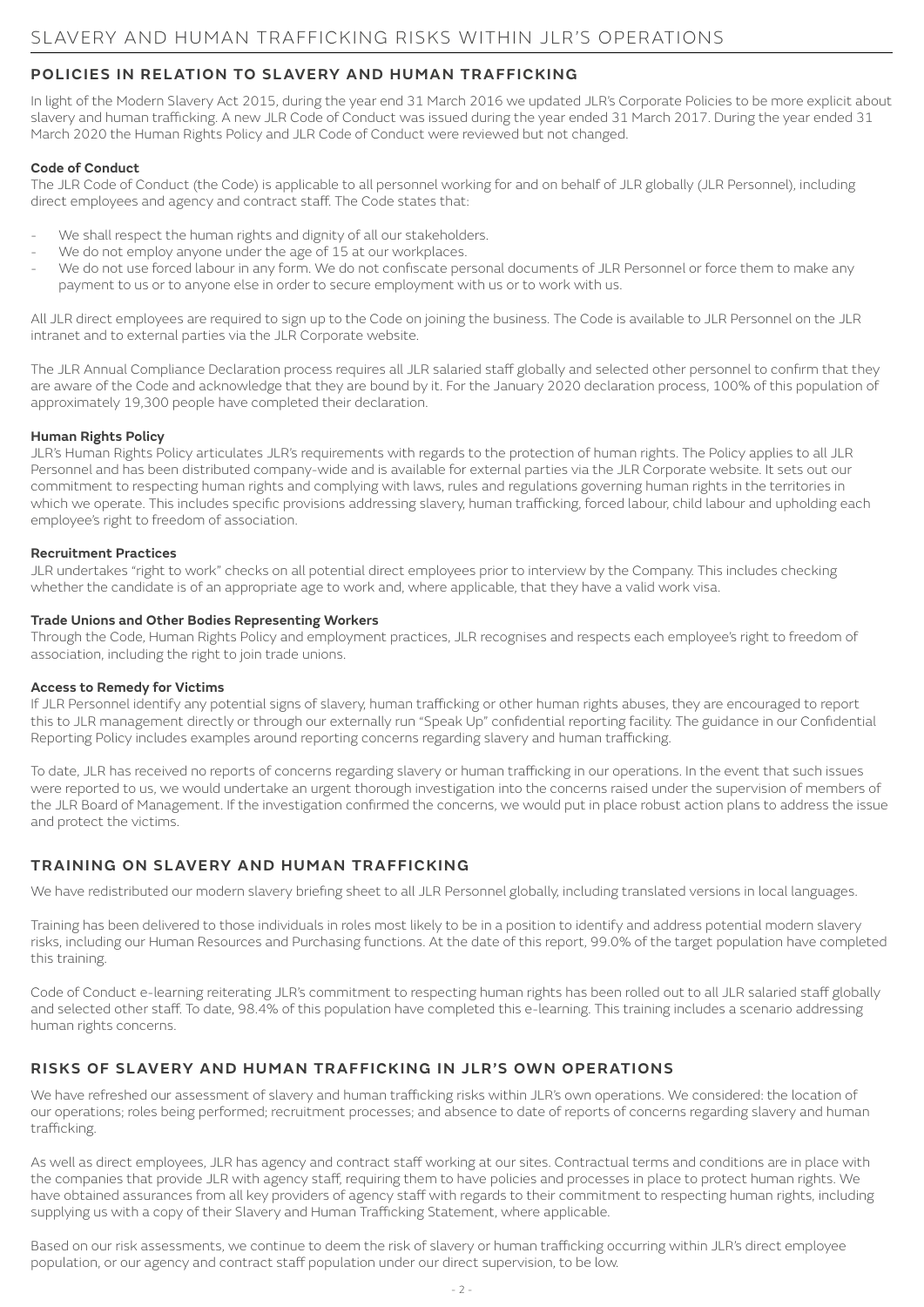# SLAVERY AND HUMAN TRAFFICKING RISKS WITHIN JLR'S SUPPLY CHAINS

JLR sources goods and services directly from a global network of approximately 7,800 active suppliers, based in 62 countries. These suppliers can be analysed by the area of the JLR business that they primarily supply goods and services to, as follows:

| <b>Area of JLR Business</b>       | <b>Approximate Number of Suppliers</b> |                          |  |  |
|-----------------------------------|----------------------------------------|--------------------------|--|--|
|                                   | Year Ended 31 March 2020               | Year Ended 31 March 2019 |  |  |
| Production and Special Operations | 550                                    | 550                      |  |  |
| Non-production and NSCs           | 6,500                                  | 7.350                    |  |  |
| After-market                      | 700                                    | 900                      |  |  |
| Merchandising                     | 50                                     | 50                       |  |  |
| Total                             | 7,800                                  | 8.850                    |  |  |

Like other automobile manufacturers, JLR's supply chain is highly complex. This complexity and limitations on the visibility beyond the first tier of the supply chain mean there are inherent challenges in efficiently and effectively assessing and addressing supply chain issues, such as human rights risks. Therefore, our work to address slavery and human trafficking risks within our supply chains has been focused primarily on our Tier 1 suppliers.

## **RELATIONSHIPS WITH SUPPLIERS**

JLR actively manages its relationships with its Tier 1 suppliers. There are clear contractual arrangements in place with all direct suppliers, who are required to sign up to JLR's Global Terms & Conditions (Global T&Cs).

JLR communicates the standards expected of its suppliers through a variety of mechanisms including: supplier conferences; Achilles (a supply chain management platform); Covisint (a global supplier portal); direct buyer interactions; emails to suppliers; and via the JLR Corporate website.

The importance of addressing the risk of slavery and human trafficking in our supply chains has been reiterated to key JLR suppliers at our supplier conferences in May each year from 2016 to 2019. The 2020 supplier conference has been postponed due to the COVID-19 crisis. The importance of addressing slavery and human trafficking risks in our supply chains will be communicated again at the next supplier conference.

## **EXPECTATIONS OF SUPPLIERS**

The standards JLR expects its suppliers to meet, including standards equivalent to those articulated in the Code, are set out in the Global T&Cs, which also detail human rights requirements, including basic working conditions.

The Global T&Cs are supported by JLR's Global Sustainability Web Guide – Supplier Environmental & Social Requirements document, which articulates the minimum environmental and social standards JLR expects all its suppliers and business partners to adhere to. It addresses working conditions (including specific reference to the Modern Slavery Act), with expectations of processes and safeguards to demonstrate compliance. There is an accompanying Minimum Standard of Working Conditions Self-Assessment Checklist.

There are a number of processes in operation that address human rights risks within JLR's supply chains. These include:

- The Achilles Automotive Community platform, which is used to engage with production and construction suppliers. To date, 507 Production suppliers (at individual statutory entity level) have completed self-assessment questionnaires, which include questions regarding forced / bonded and child labour. The Achilles questionnaire has been updated to specifically address the Modern Slavery Act. No slavery or human trafficking issues have been reported to us through these questionnaires.
- The Supplier Technical Assistance diagnostic tool assesses all potential new suppliers for Production and Special Vehicle Operations. It includes six questions on human rights. Suppliers are asked to confirm that they do not employ any form of forced or child labour. No slavery or human trafficking issues have yet been identified by this process.
- Manufacturing Site Self-Assessment (MSSA), which is a pre-qualification process for new suppliers of branded merchandise. The MSSA asks for information on labour standards, whistleblowing facilities and ethical / social audits completed. Responses have been received from 100% of current merchandising suppliers. No slavery or human trafficking issues have been reported to us through these self-assessments.
- JLR China Supplier Self-Assessments, which new suppliers to JLR China are asked to complete, addressing legal and regulatory obligations, including labour laws. We also undertake searches of publicly available sources to see whether concerns are highlighted. No slavery or human trafficking issues have been identified through these assessments.

During the year ended 31 March 2020, we have become aware of a report by an independent "think tank" which alleges that a company that they link to human rights concerns is a supplier to Jaguar and Land Rover. Our investigations to date have confirmed that this company does not supply directly to JLR and our enquiries of our suppliers have not identified any evidence that the company is part of our supply chain.

If we became aware of slavery or human trafficking concerns within our supply chains, we would seek to work with the relevant suppliers to improve conditions for their workforce. We reserve the right to deselect suppliers, if they were to fail to make required improvements within a reasonable timeframe.